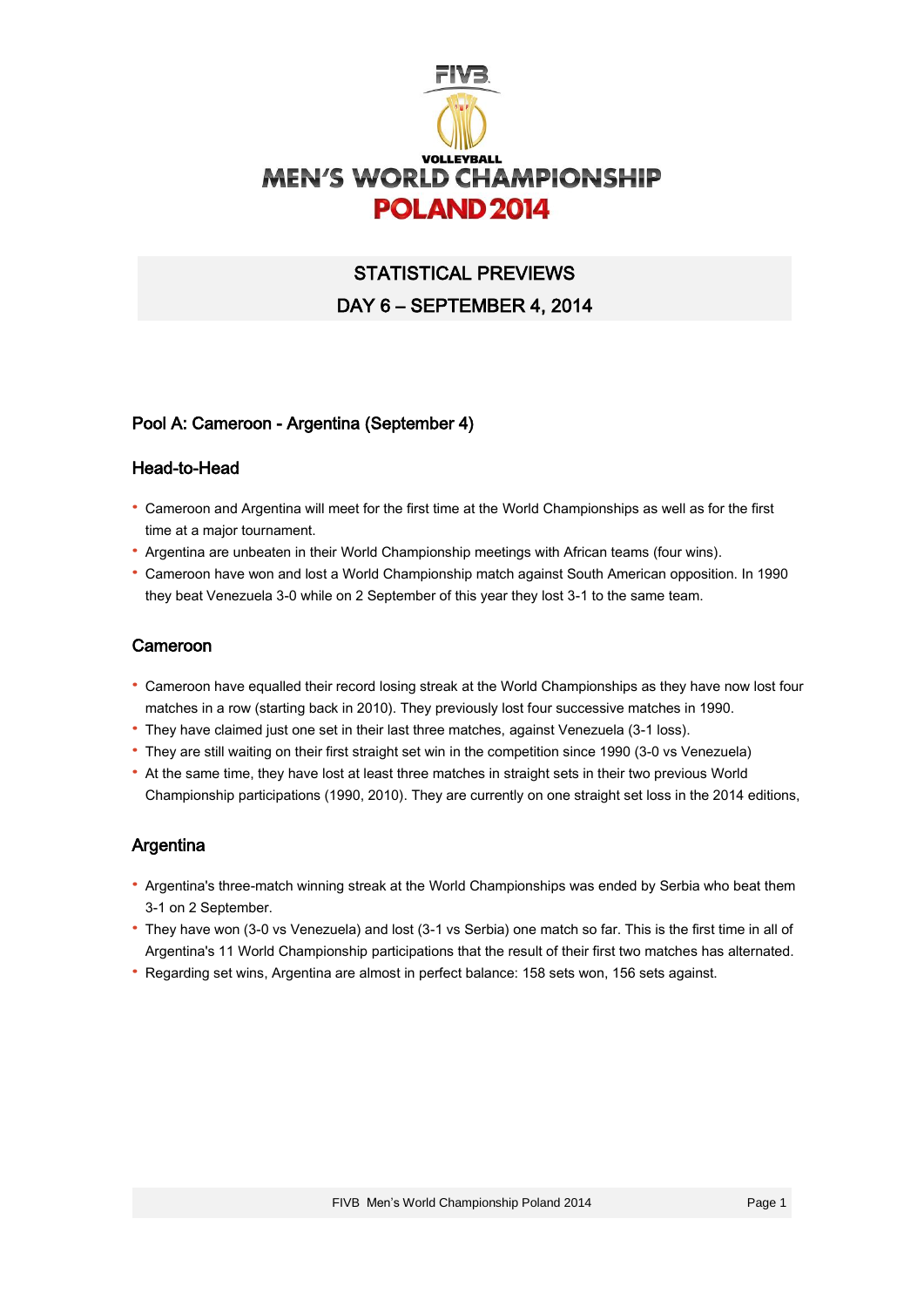

# Pool A: Serbia - Australia (September 4)

#### Head-to-Head

- · This will be the second World Championship meeting between both sides. In 1998 Serbia (then Yugoslavia) beat Australia in straight sets.
- · Australia have won only one of their 13 meetings with European sides at the World Championships. In 1998 they beat Turkey in five sets.
- · Paul Carroll (Australia) and Srecko Lisinac (Serbia) both play in Germany for SCC Berlin.

#### Serbia

- · Serbia's 3-1 win ended a streak of three consecutive losses in first round matches at the World Championships. They had lost against Canada, Poland (2010) and again Poland (2014) prior to their win.
- · Serbia's last four results at the World Championships have alternated: loss-win-loss-win.
- · Aleksandar Atanasijevic celebrates his 23rd birthday on the day of the match.

### Australia

- · Australia's 25 World Championship matches so far have given them a record of three wins and 22 losses.
- · Of all teams that have won at least one match at the World Championships, only Guinea (one win in 11 matches, 9%) have a worse winning record than Australia's 12%.
- · They won their 2014 World Championship opener against Cameroon (3-0) before losing to Poland (3-0). Australia are yet to win multiple matches at a single edition of the World Championship.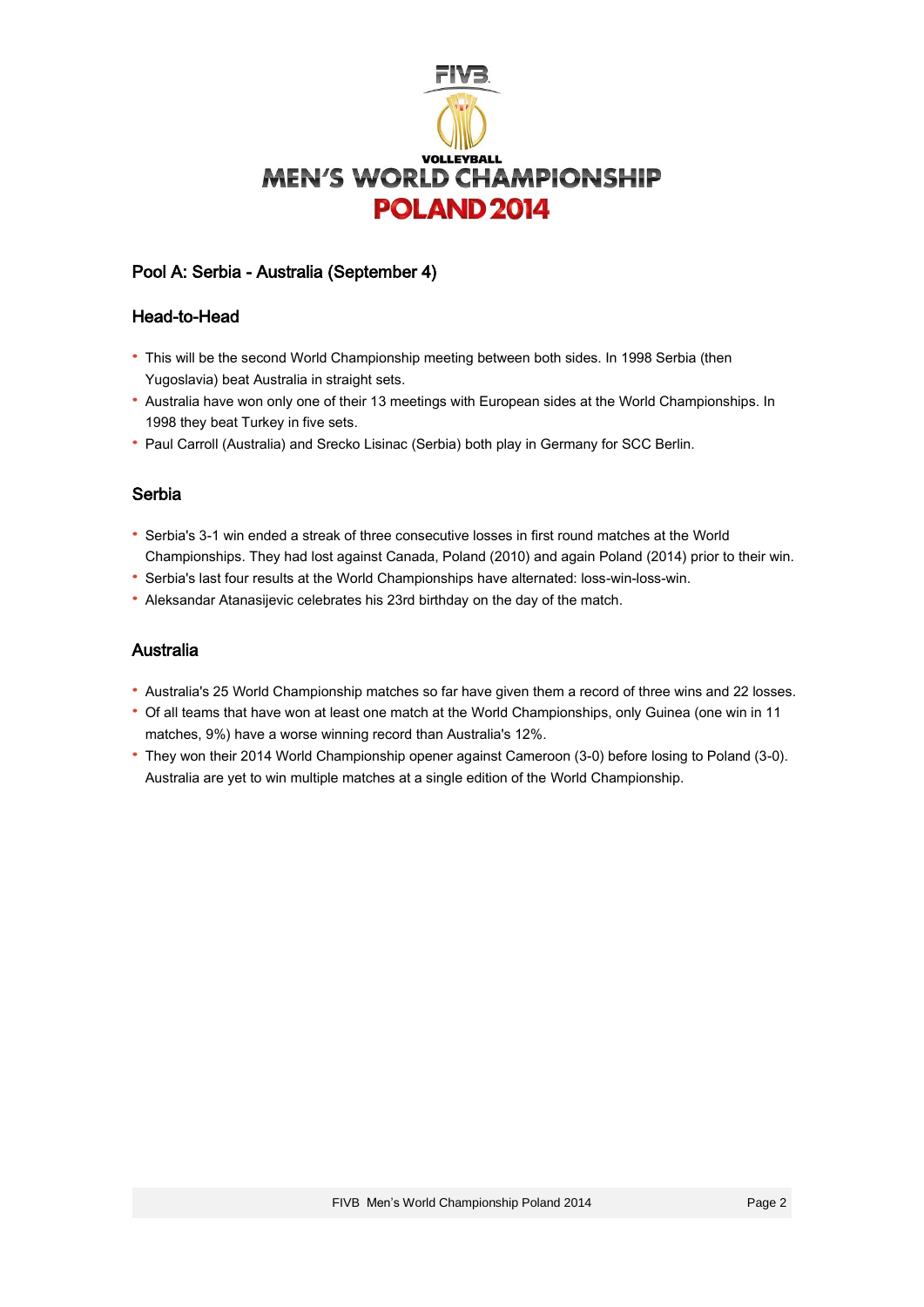

# Pool A: Poland - Venezuela (September 4)

### Head-to-Head

- · Poland are unbeaten in their three meetings with Venezuela at the World Championship. All three meetings in 1960, 1978 and 1982 were won in straight sets.
- · In the World League competition, both teams were drawn in the same group in 2001, 2003 and 2009. In 12 World League meetings, Venezuela took two victories against Poland.
- · Venezuela's victories in the World League both came in Poland: Wroclaw 2001 and Bydgoszcz 2003.

### Poland

- · Poland won their first two matches at the 2014 World Championship. At each of the last three World Championships (2010, 2006 and 2002), Poland won at least each of their first three matches.
- · Each of their last four matches ended in straight sets: losses against Brazil and Bulgaria in 2010 and wins against Serbia and Australia in 2014.
- · They can win three matches in straight sets for the first time since seven in a row in 2006.

### Venezuela

- · Venezuela ended a seven-match losing streak at the World Championships by beating Cameroon 3-1.
- · They can win back-to-back World Championship matches for the fifth time (75 matches in total, 18 wins) and for the first time since 2006.
- · Venezuela have played 75 World Championship matches and are three sets short of winning 75.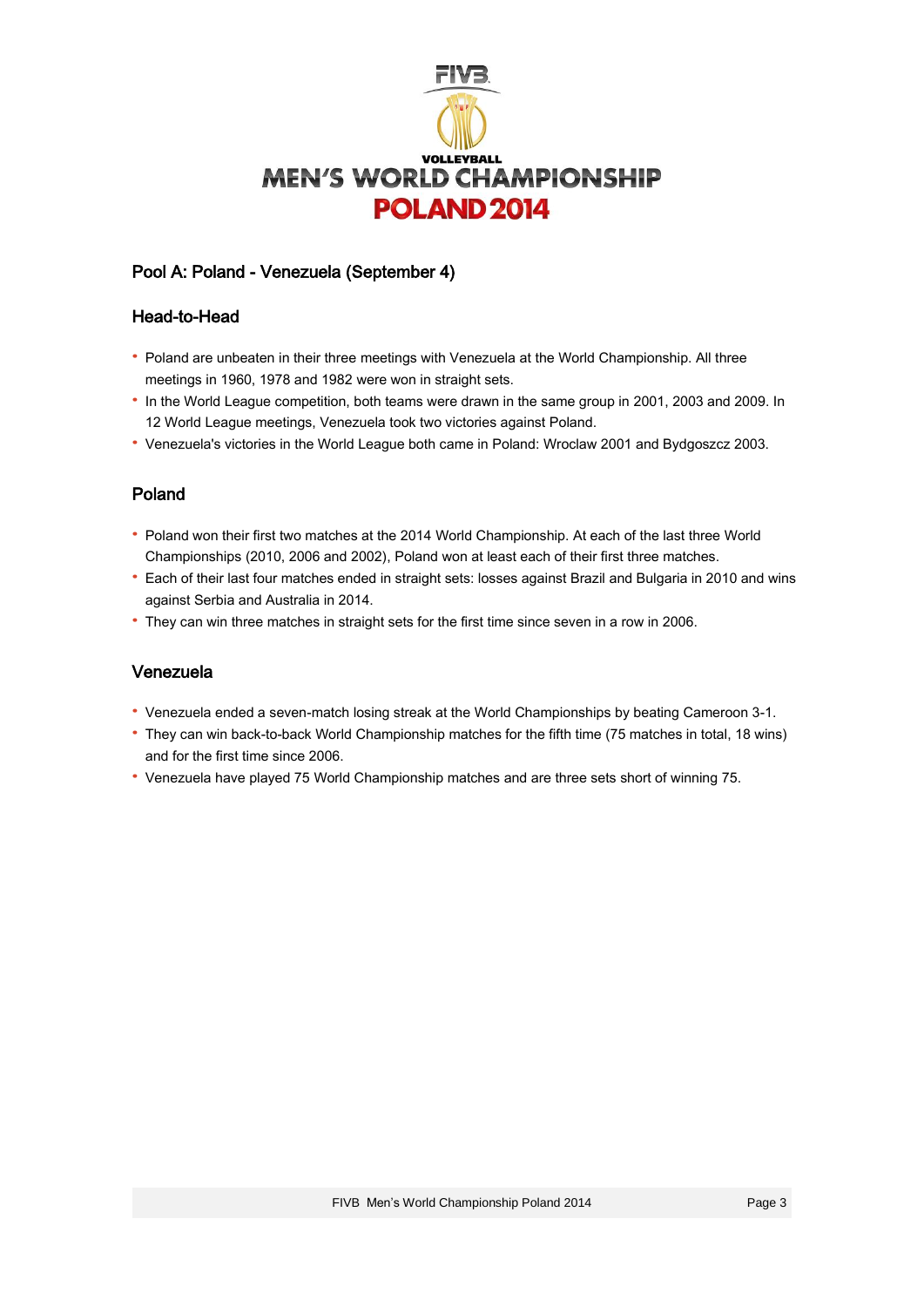

# Pool D: Puerto Rico - United States (September 4)

### Head-to-Head

- · This will be the first meeting between these teams at the World Championship.
- · Their most recent meeting at a major tournament was at the 2013 NORCECA Championship. United States defeated Puerto Rico 3-1 in the semifinal.
- · At the 2011 World League, Puerto Rico and United States were drawn in the same Pool. United States defeated Puerto Rico four times in the Intercontinental Round.
- · United States have only lost once in 11 meetings with fellow NORCECA sides at the World Championship, 3-1 against Canada in 1990.

# Puerto Rico

- · Puerto Rico failed to win a set in their first two World Championship matches for the first time since their debut in 1974.
- · With two straight set losses at this World Championship, Puerto Rico can lose three consecutive matches in straight sets for the first time since their debut participation. In 1974, the first eight matches ended in 3-0 defeats for the team.
- · No player of Puerto Rico reached double figures in their match against Belgium.

# United States

- · United States lost their second match to Iran in five sets, despite outscoring them 107 to 104.
- · Two players of United States scored 25 or more points against Iran. Taylor Sander with 25 points and Matthew Anderson with 26 points.
- · United States are now on a W-L-W-L-W-L record at the World Championship. They can lose back-to-back matches for the first time since 2006.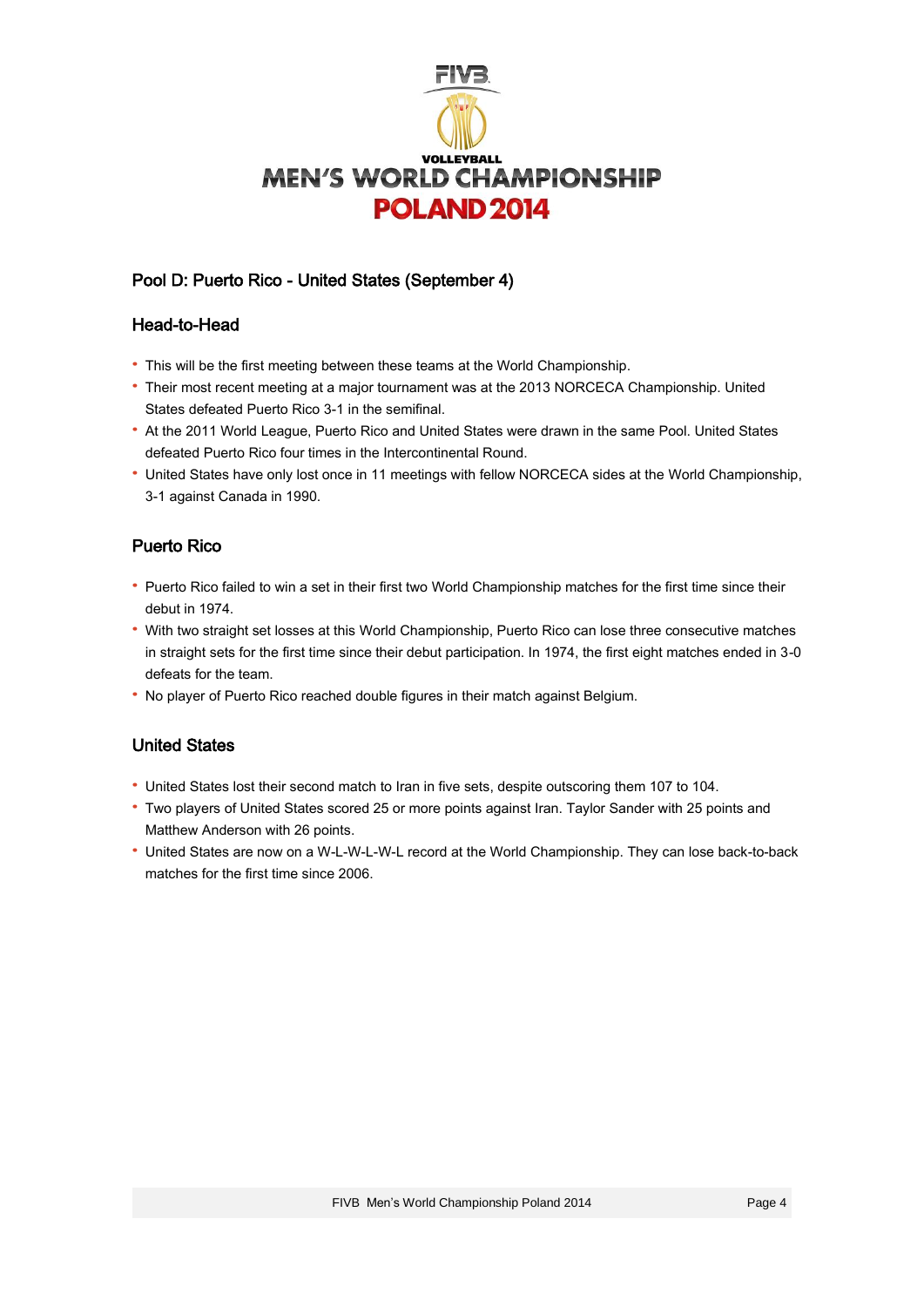

## Pool D: Iran - France (September 4)

#### Head-to-Head

- · Iran and France will meet for the second time at the World Championship. In 1970, France defeated Iran in straight sets.
- · Iran have won only twice in 12 meetings with European sides at the World Championship, 3-1 against Finland in 1970 and most recently 3-1 against Italy in 2014.
- · France are currently on a five-match winning streak at the World Championship against teams from Asia.

#### Iran

- · Iran have won their first two matches in the tournament for the first time in their World Championship history.
- · In their first two matches, Iran beat two teams they had never defeated before at the World Championship. They are the only team in Pool D with back-to-back victories.
- · They can win three consecutive matches for the second time in team history, after 1970.
- · Iran can take at least one set in five consecutive World Championship matches for the first time in history.

### France

- · France lost their second match of the tournament to Italy, which was only the second time they had lost a World Championship match after being two sets up.
- · It is the first time since 1990 that France have started their World Championship campaign without two victories.
- · Against Italy, Antonin Rouzier scored a match high of 27 points, twice as many as teammate Earvin Ngapeth who followed with 13.